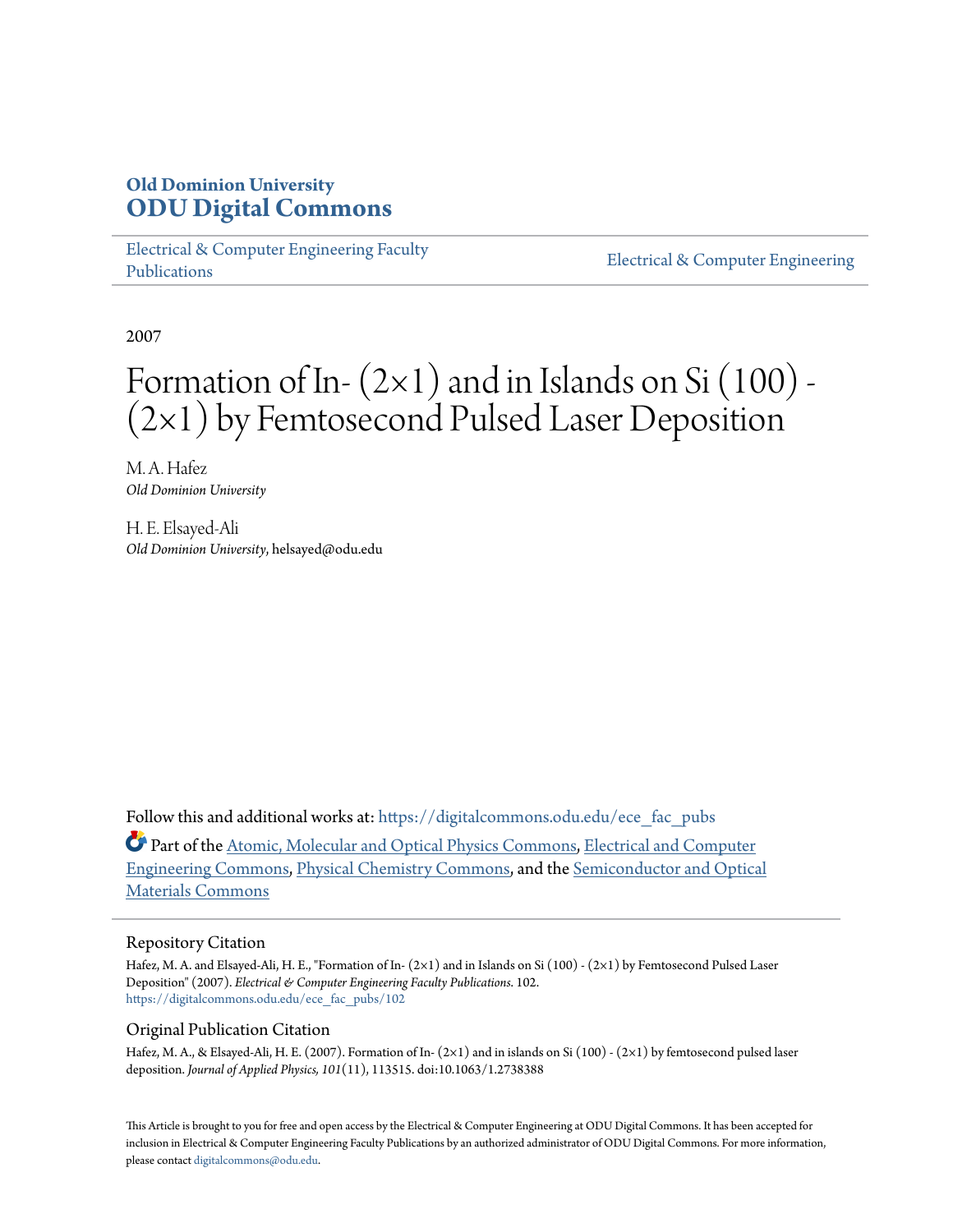## **Formation of In-** $(2 \times 1)$  [and In islands on Si](http://dx.doi.org/10.1063/1.2738388) $(100)$ - $(2 \times 1)$ **[by femtosecond pulsed laser deposition](http://dx.doi.org/10.1063/1.2738388)**

M. A. Hafez and H. E. Elsayed-Ali<sup>a)</sup>

*Department of Electrical and Computer Engineering, Old Dominion University, Norfolk, Virginia 23529 and Applied Research Center, Old Dominion Unversity, Norfolk, Virginia 23529*

Received 14 December 2006; accepted 3 April 2007; published online 7 June 2007-

The growth of indium on a vicinal  $Si(100)$ - $(2 \times 1)$  surface at room temperature by femtosecond pulsed laser deposition (fsPLD) was investigated by *in situ* reflection high-energy electron diffraction (RHEED). Recovery of the RHEED intensity was observed between laser pulses and when the growth was terminated. The surface diffusion coefficient of deposited In on initial two-dimensional (2D) In- $(2 \times 1)$  layer was determined. As growth proceeds, three-dimensional In islands grew on the 2D In- $(2 \times 1)$  layer. The RHEED specular profile was analyzed during film growth, while the grown In islands were examined by *ex situ* atomic force microscopy. The full width at half maximum of the specular peak decreased during the deposition, indicative of well-ordered growth and an increase of the island size. The In islands developed into elongated-polyhedral, circular, and triangular shapes. The elongated and triangular islands were highly oriented, parallel and perpendicular to the surface terrace edges, while the circular islands show a top flat surface. Deposition of In on  $Si(100)-(2\times1)$  by fsPLD influenced the formation of the initial In- $(2 \times 1)$  layer and the morphology of the grown islands.  $\odot$  2007 American Institute of *Physics*. [DOI: [10.1063/1.2738388](http://dx.doi.org/10.1063/1.2738388)]

#### **I. INTRODUCTION**

Growth of group-III metals on Si surfaces has been the subject of many theoretical and experimental studies due to its fundamental and technological interests. Many studies have focused on structure determination and behavior of group-III induced reconstructions on Si surfaces. $1-5$  $1-5$  It has been observed that group-III metals grown on Si form selfassembled nanowires and nanoclusters with potential applications in devices. $6-8$  Moreover, understanding the growth of group-III metals is important in metallization applications and in the growth of III-V and III-IV semiconductors on  $Si.<sup>9,10</sup>$  $Si.<sup>9,10</sup>$  $Si.<sup>9,10</sup>$  The study of the initial growth modes of group-III metals on Si surfaces and the subsequent film morphology development is important for further developments in electronic and optoelectronic devices.

Indium was previously grown on  $Si(100)-(2\times1)$  using molecular beam epitaxy (MBE) and conventional evaporation. $11-15$  In these studies, the growth was observed by low-energy electron diffraction (LEED), scanning tunneling microscopy (STM), reflection high-energy electron diffraction (RHEED), time-of-flight impact collision ion scattering spectroscopy (TOF-ICISS), and Auger electron spectroscopy (AES). Results showed that the In- $(2 \times 2)$  was the main structure observed in the initial growth of In on  $Si(100)$ - $(2 \times 1)$  below 150 °C. STM studies showed that Al, Ga, and In initially form long one-dimensional ad-dimers on the Si(100)-( $2 \times 1$ ) surface.<sup>3[,5](#page-9-1)</sup> This growth mode continued until the  $(2 \times 2)$  structure was completed at 0.5 ML (monolayer)  $[1 \text{ ML} = 6.8 \times 10^{14} \text{ atoms/cm}^2$  for unreconstructed  $Si(100)$  surface].<sup>[2](#page-9-9)[,16,](#page-9-10)[17](#page-9-11)</sup> Other submonolayer phases of Al and

In deposited on a wide terrace single domain  $Si(100)$ - $(2 \times 1)$  were also observed using LEED.<sup>4</sup> For surfaces annealed at  $\sim$ 100 °C following deposition at room temperature (RT), sequences of  $(2 \times 3)$  and  $(2 \times 5)$  LEED patterns at  $\sim$ 0.3 and  $\sim$ 0.4 ML, respectively, were observed before forming the In- $(2 \times 2)$  reconstruction.<sup>4</sup>

Compared with surface microscopy techniques, surface electron diffraction, such as RHEED, probes a large area (e.g., 1 mm<sup>2</sup>). Thus, diffraction provides information on the structure and morphology averaged over the probed area and can provide quantitative information on average values, which can be used to study growth kinetics. $18$  During deposition, RHEED provides real time information on nucleation and monolayer formation. For example, the growth transition from layer-by-layer to step flow mode on vicinal surfaces has been used to estimate diffusion parameters from RHEED observations.<sup>19[,20](#page-9-15)</sup> The recovery of the RHEED intensity after interruption of MBE growth has been used to study the film growth kinetics. $21-27$  $21-27$ 

Pulsed laser deposition (PLD) has been shown to provide a high nucleation density of deposits and improve twodimensional (2D) growth, which led to growth of high quality metallic thin films. $^{28}$  PLD produces highly energetic species with high instantaneous deposition rates, which have the potential to assist in crystalline phase formation in thin films[.29](#page-9-19) These characteristic features of PLD can alter the thin film properties. A theoretical study of growth for  $Ag/Ag(111)$  indicated that increasing the incident atom energy, from 0.1 to 10 eV, changed the growth from threedimensional (3D) to layer-by-layer growth, through enhanced diffusion of surface atoms from unstable positions to stable positions. $30 \text{ In a molecular dynamics simulation, an}$ a) Electronic mail: helsayed@odu.edu **and Similar incident energetic Si** atomic beam on  $Si(100)$  and  $Si(111)$ 

0021-8979/2007/101(11)/113515/10/\$23.00

<span id="page-1-0"></span>Electronic mail: helsayed@odu.edu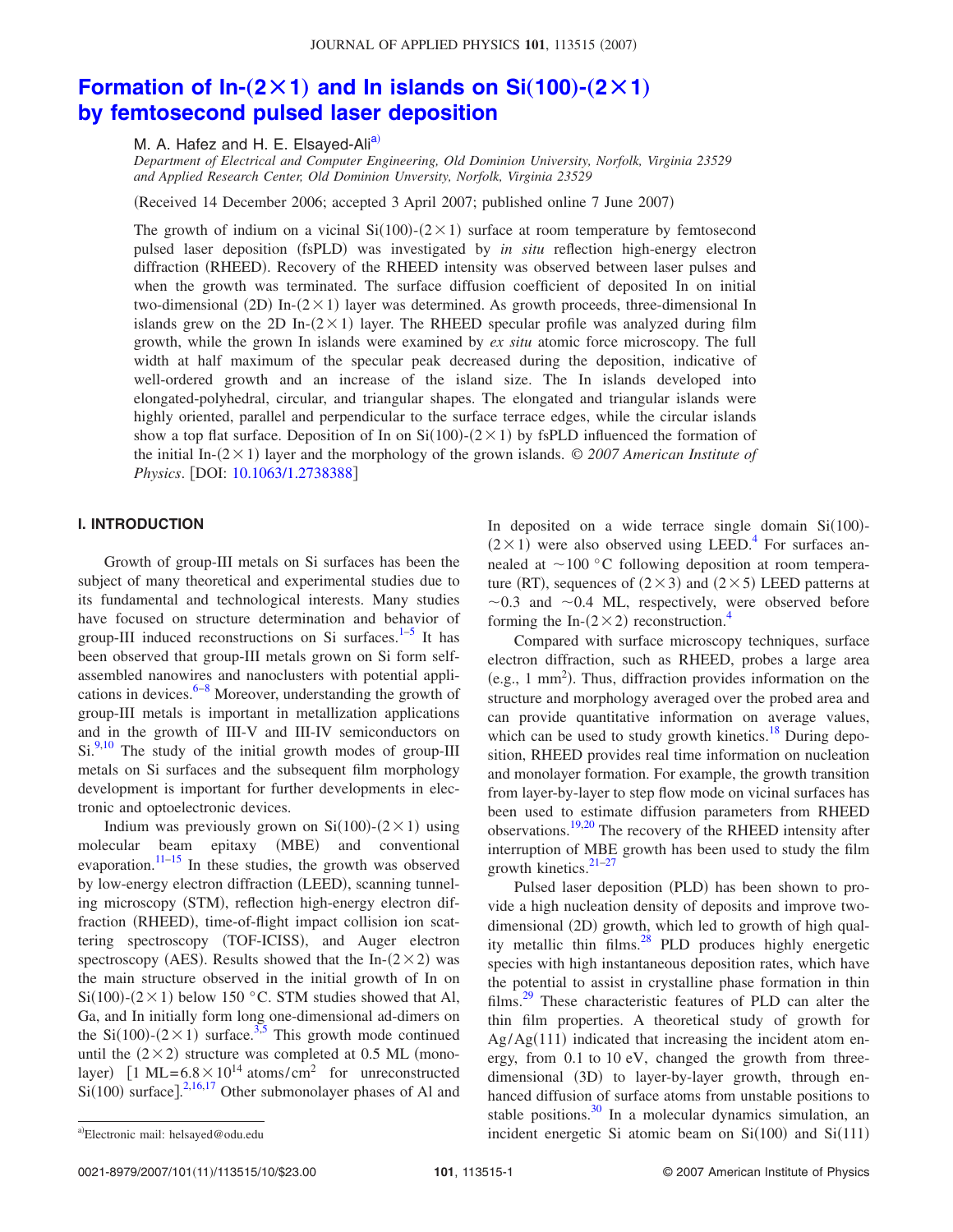surfaces induced local surface heating and formed a crystalline film, at less than half the absolute temperature required for thermal adatoms.<sup>31</sup>

We have studied the growth mode and morphology of In on Si $(100)$ - $(2 \times 1)$  for femtosecond pulsed laser deposition (fsPLD).<sup>[32](#page-9-22)</sup> Indium grew by formation of a 2D In- $(2 \times 1)$ layer followed by 3D islands. The present work focuses on the growth kinetics of the initial 2D In- $(2 \times 1)$  layer and extends the study of the grown film morphology. The diffusion parameters of deposited In on surface terraces were investigated by quantitative RHEED. The intensity and full width at half maximum (FWHM) of the RHEED specular beam were measured during In growth. The grown film morphology was examined by *ex situ* atomic force microscopy (AFM) and STM. The formation of the initial In- $(2 \times 1)$ structure and the In island morphology were related to the growth kinetics by fsPLD.

#### **II. EXPERIMENT**

The growth was performed in an ultrahigh-vacuum (UHV) PLD system. The base pressure during deposition was in the low 10−9 Torr range. An amplified Ti:sapphire laser, (pulse width  $\sim$ 130 fs FWHM) operating at a wavelength of 800 nm and repetition rates of 1 and 2 Hz, was used to ablate the In target. The laser was incident on a 99.99% pure In target at  $\sim$ 45° and focused on the In target using a convex lens with a 30 cm focal length. The target was rotated at a speed of 2 rpm to minimize particulate formation. The target-to-substrate distance was fixed at  $\sim$  5 cm. RHEED was used to observe the surface structure of the substrate and the film growth during deposition. The RHEED electron gun was operated at electron energy of 8.6 keV. The diffraction patterns were acquired by a charge-coupled device (CCD) camera. Real time evaluation of the intensity and FWHM of the RHEED beams were performed and correlated with the deposition conditions. RHEED analyses along and across the diffracted beams were obtained in the reciprocal space and then converted to length scales after taking into account the instrumental response. The uncertainties in the electron energy and the RHEED camera length were determined by measuring the in-plane lattice parameter of the  $Si(100)$  surface. The morphology of the grown films was imaged and characterized *ex situ* with a noncontact AFM and STM.

The  $\sim$  5  $\times$  10 mm<sup>2</sup> Si substrates were cut from a Si(100) wafer ( $p$  type, boron doped, 500  $\mu$ m thick). The Si surfaces were misoriented from the low-index  $(100)$  plane by  $1.0^{\circ}$ toward the  $\langle 110 \rangle \pm 0.5^{\circ}$ . The Si $(100)-(2 \times 1)$  surface was prepared by chemical etching just prior to being loaded into the UHV chamber. This was followed by *in situ* heat cleaning to  $600\degree$ C for several hours using direct current, then flash heating at  $\sim$ 1100 °C to remove native oxides and carbon. Following surface cleaning, short streaks in the RHEED zeroth Laue semicircle and Kikushi lines were visible. Just prior to In deposition, the Si(100)-( $2 \times 1$ ) was raised in temperature to  $\sim$  1000 °C for  $\sim$  2 min by direct-current heating. The heating was then terminated and the substrate cooled down to RT. RHEED patterns acquired after annealing

<span id="page-2-0"></span>

FIG. 1. Specular beam RHEED intensity after deposition of (a)  $\sim$  0.5 ML on an initial  $\sim$ 1.5 ML In-(2×1), (b) an additional  $\sim$ 1 ML giving a total coverage of  $\sim$ 3 ML, and (c)  $\sim$ 4 ML on an initial  $\sim$ 5 ML of In. The deposition was performed with the laser operated at 2 Hz laser repetition rate and 0.5 J/cm2 laser fluence. The RHEED electron beam was incident along the [011] azimuth down the vicinal Si surface. The initial 2D layer formed in the In- $(2 \times 1)$  structure.

showed clean reconstructed  $Si(100)-(2\times1)$  with less RHEED background, indicating a smooth well-ordered surface. PLD of In on  $Si(100)$ - $(2 \times 1)$  reported here focuses on growth with the Si substrate kept at RT.

Calibration of the deposition rate per laser pulse was accomplished using RHEED oscillations, which provides a highly accurate method to obtain film thickness. Since RHEED oscillations were observed only at substrate temperatures near the melting point of In, we performed several depositions at conditions that allowed RHEED oscillations to be observed. The deposition rate was estimated to be  $\sim 0.05$ ML/pulse. This was confirmed by a postdeposition estimate of film thickness using a profilometer.

#### **III. RESULTS AND DISCUSSION**

#### **A. RHEED intensity recovery and growth kinetics**

RHEED intensity recovery was used to investigate growth kinetics of deposition of In on  $Si(100)-(2\times1)$ . The In films were prepared on the  $Si(100)-(2\times1)$  at RT by fsPLD, while the RHEED specular beam intensity was measured at the Bragg condition as a function of In deposition thickness. The growth was performed using interval deposition, i.e., deposition by a number of laser pulses with a given amount of In, followed by an interval of no deposition, with this sequence then repeated. The laser was operated at a 2 Hz repetition rate and an energy density of 0.5 J/cm2 on the In target. During the deposition of the initial  $\sim$  1.5 ML, the (2)  $\times$  1) structure was preserved, as observed from the RHEED patterns. The RHEED electron beam was incident along the [011] azimuth down the vicinal Si surface. At other azimuthal directions, such as  $[013]$  and  $[01\bar{1}]$ , the RHEED patterns showed no change in the predeposition  $Si(100)$ - $(2 \times 1)$  pattern, although there was an observed change of the in-plane lattice spacing as discussed later. Figure [1](#page-2-0) shows specular beam intensities taken from a series of sequential In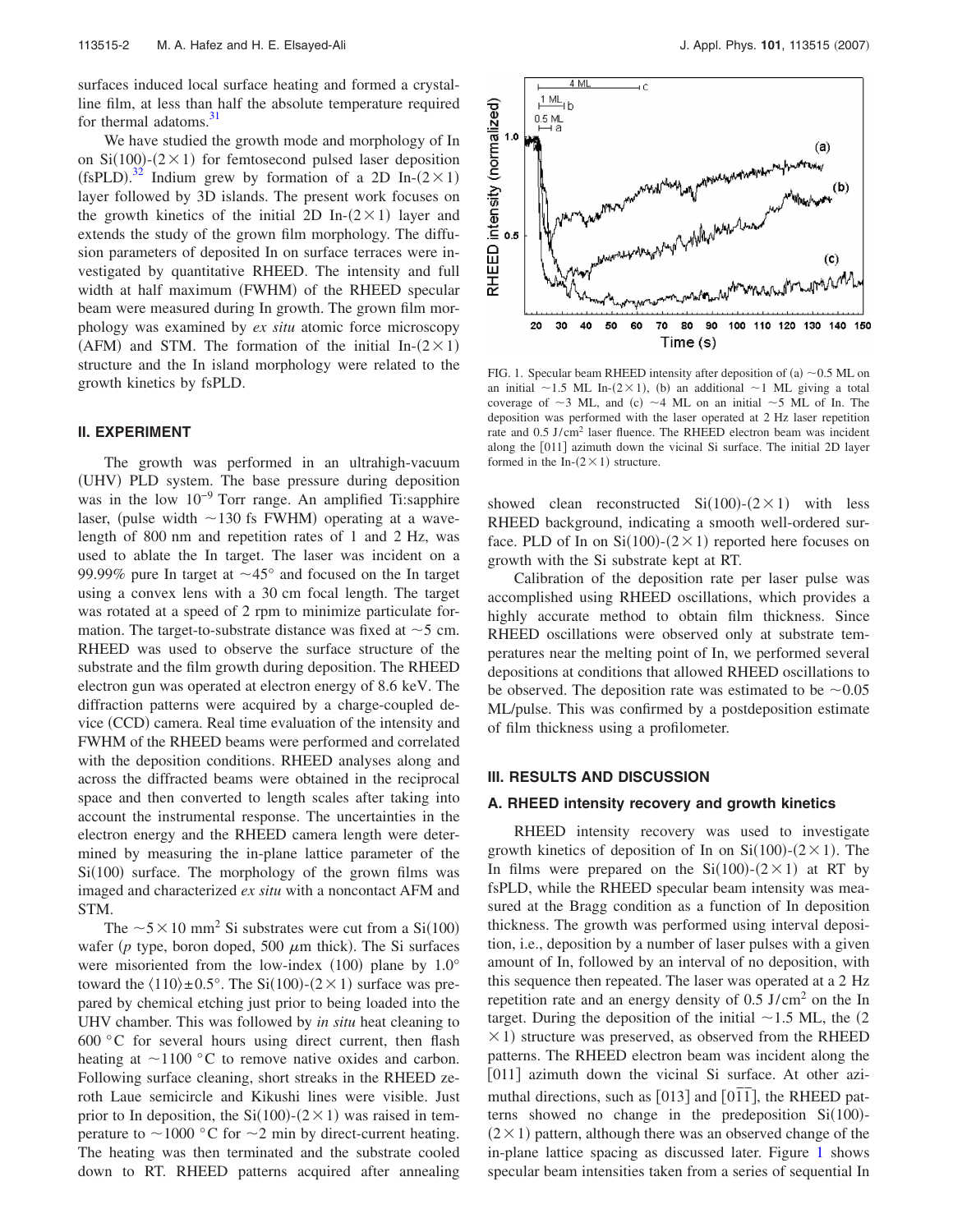<span id="page-3-0"></span>

FIG. 2. RHEED intensity of the (20) diffraction beam as a function of In deposition time on Si(100)-(2 × 1) at a substrate temperature of  $\sim$ 145 °C. The laser was operated at 1 Hz repetition rate with an energy density of  $0.5$  J/cm<sup>2</sup> on the In target. Relaxation of the RHEED intensity was observed during In deposition after each laser pulse as seen in the inset figure, which displays the RHEED intensity for laser pulse numbers 2–5 from starting the deposition. The laser was turned on at 21 s and turned off at 100 s.

depositions on top of the initial 1.5 ML that had the  $In-(2)$  $\times$  1) structure. Recovery of the RHEED specular intensity is monitored after growth termination by turning off the laser upon deposition of a known In thickness. After terminating the deposition at  $\sim 0.5$  ML of In (total In coverage  $\sim 2$  ML), the specular beam intensity increased to a value close to its predeposition intensity, as shown in Fig.  $1(a)$  $1(a)$ . This indicates that the deposited In diffused on surface terraces and grew epitaxially, thus, resulting in increased long-range order to a value close to that prior to deposition. After deposition of the next 1 ML giving a total coverage of  $\sim$ 3 ML of In, the recovery of the RHEED specular intensity became slower, as shown in Fig. [1](#page-2-0)(b). The RHEED intensity recovery is dependent on the smoothness of the surface before deposition, the deposited In diffusion energy, and the amount of the deposited In. Deposition of  $\sim$  4 ML of In on a substrate already covered by 5 ML In led to a continuous decrease in the specular intensity with only weak RHEED intensity recovery after deposition, as shown in Fig.  $1(c)$  $1(c)$ . This indicates an increase of surface roughness due to island nucleation on the surface. The RHEED intensity recovery after growth termination is observed up to an In coverage of  $\sim$  7 ML and was accompanied by maintaining the In- $(2 \times 1)$  structure.

Deposition of In on  $Si(100)$ - $(2 \times 1)$  at substrate temperatures near but below the In bulk melting point showed recovery of the RHEED specular beam intensity after growth termination. Figure  $2$  shows the RHEED intensity of the  $(20)$ diffracted beam for a substrate temperature of  $\sim$  145 °C. The laser was operated at 1 Hz repetition rate with an energy density of  $0.5$  J/cm<sup>2</sup> on the In target. The growth was performed on  $\sim$  2.7 ML of In that was initially prepared on  $Si(100)$ - $(2 \times 1)$ . When the growth was started, a reduction in the RHEED intensity was observed. After growth termination, the RHEED intensity recovered its original value within a certain time. The recovery of the RHEED beam intensity after growth termination is known to be characteristic of step

flow growth.<sup>19,[33](#page-9-23)</sup> In a previous STM study of In on  $Si(100)$  at RT, it was found that a flat 2D In- $(2 \times 1)$  island of  $\sim$  1.4 ML, on the initial In- $(2 \times 2)$  layer, grew preferentially at the surface terrace edges. $34$  In the step flow growth mode, the deposited material attaches to the step terrace edges and the surface recovers the original surface order, along with the RHEED intensity. Step flow growth in PLD was previously observed and showed relaxation of RHEED intensity after each laser pulse. $35,36$  $35,36$  For a substrate temperature of  $\sim$ 145 °C, relaxation of the RHEED intensity was observed after each laser pulse during fsPLD of In, as shown in the inset of Fig. [2.](#page-3-0) To capture this relaxation of the RHEED intensity, the CCD camera was operated at a fast frame rate. The intensity of the  $(20)$  diffracted beam showed similar relaxation behavior during the fsPLD of In but out of phase to the (20) diffracted beam. This RHEED relaxation indicates that surface smoothing occurred between deposition pulses. The recovery and relaxation of the RHEED intensity, as shown in Fig. [2,](#page-3-0) are attributed to step flow growth of the 2D In- $(2 \times 1)$  layer.

The characteristic diffusion parameters of deposited In on the In- $(2 \times 1)$  wetting layers can be measured from the recovery time profile of the RHEED specular beam intensity. The diffusion length  $\ell$  is related to the diffusion coefficient *D* by  $\ell = (2D\tau)^{1/2}$ , where  $\tau$  is the average diffusion time on the surface terraces, which depends on the density of nucleation sites and the diffusion velocity.<sup>19</sup> Figure  $3(a)$  $3(a)$  shows the RHEED recovery of the specular beam intensity of Fig.  $1(a)$  $1(a)$ after growth termination. The RHEED intensity exhibited a rapid, then slow recovery, indicating that the growth kinetics varied during the entire surface recovery. Lewis *et al.* and Joyce *et al.* have shown that surface recovery after growth termination occurs in two stages, a fast and a slow process.<sup>[25,](#page-9-27)[37](#page-9-28)</sup> The RHEED intensity in Fig.  $3(a)$  $3(a)$  is well represented by a sum of two exponentials in the form of  $I(t)$  $=A_0+A_1$  [1−exp(*-t*/ $\tau_1$ )]+ $A_2$ [1−exp(*-t*/ $\tau_2$ )], where  $A_0$ ,  $A_1$ , and  $A_2$  are constants, while  $\tau_1$  and  $\tau_2$  represent the time constants which correspond to the fast and slow processes of recovery. From a curve fit to the RHEED intensity, the time constants for recovery are obtained such that  $\tau_1 = 2 \pm 0.4$  s, while  $\tau_2 = 80 \pm 5$  s.

For film growth by step flow mode, one can use the intensities of the specular beam or higher-order diffraction beams in RHEED to monitor the diffusion process. $38$  Figure  $3(b)$  $3(b)$  shows a curve fit to the intensity recovery of the  $(20)$ beam in Fig. [2](#page-3-0) after growth termination. In this case, the time constants  $\tau_1$  and  $\tau_2$  are found to be 1.9±0.3 and 53±2 s, respectively. The inset of Fig.  $3(b)$  $3(b)$  shows RHEED intensity behavior between the second and third deposition laser pulses from starting the deposition. The RHEED intensity dropped and then increased before the next pulse. Each laser pulse ablates the In target, creating  $\sim$ 3.4 $\times$ 10<sup>13</sup> atoms/cm<sup>2</sup> of In to the surface. In this case, the RHEED intensity decreased because of the increased random distribution of incoming In deposits on the surface. The deposited In reorganized by diffusion on the surface, increasing the RHEED intensity until the arrival of the next In flux. During In deposition, the surface smoothness changed with each laser pulse in a periodic fashion, which can be viewed as a kind of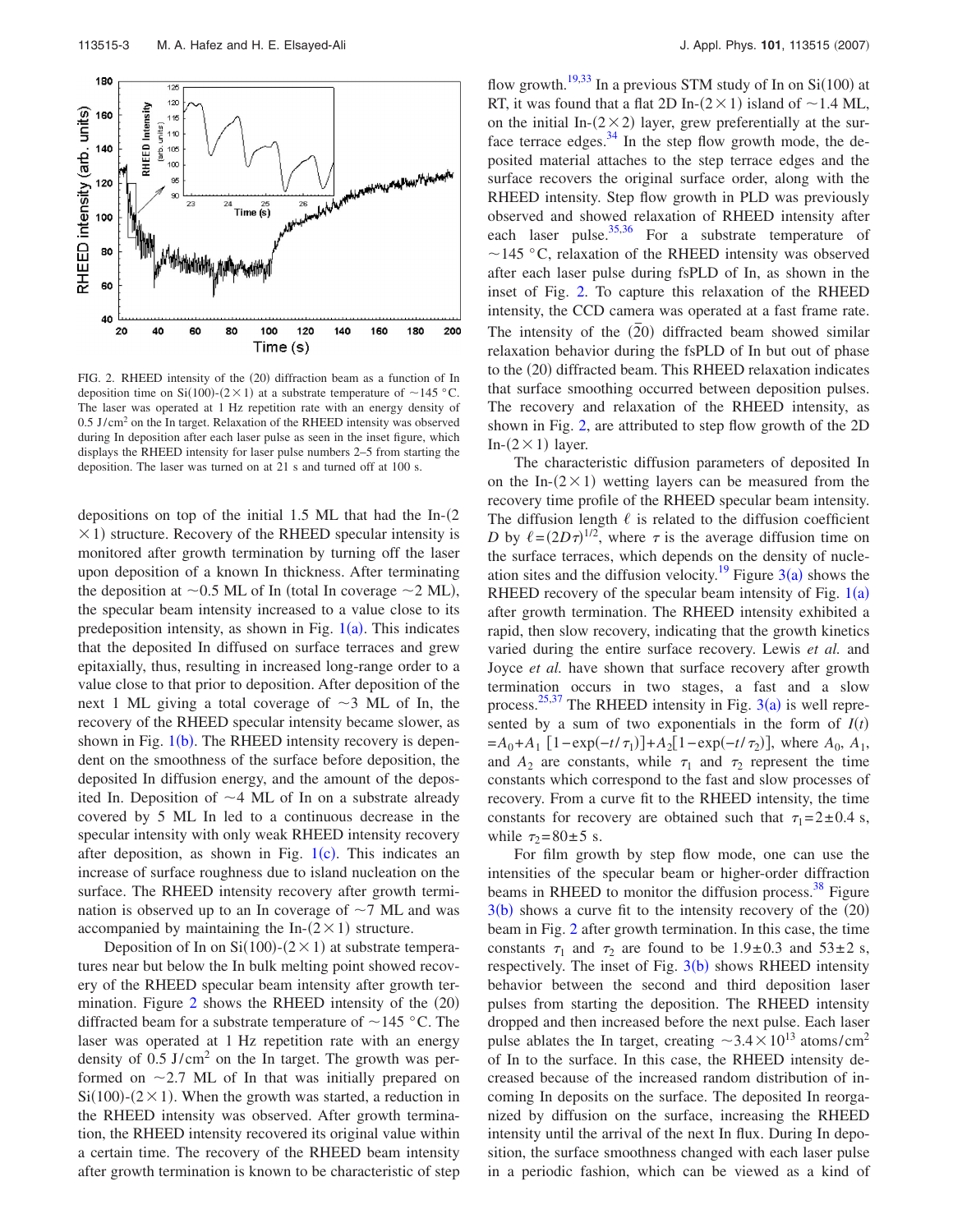<span id="page-4-0"></span>

FIG. 3. (a) Recovery of the RHEED specular beam intensity after deposition of In at RT and coverage of  $\sim$  2 ML. (b) Recovery of the RHEED (20) beam intensity after deposition of In at a substrate temperature of  $\sim$  145 °C performed on initially  $\sim$  2.7 ML of In. The RHEED intensity shows initial fast increase and then a slow recovery, characterized by two exponential recovery times  $\tau_1$  and  $\tau_2$ , respectively. The *x* axis starts with 0 in (a) and (b) for curve fitting. The inset in (b) shows a decrease and then a relaxation of the RHEED intensity between the second and third deposition laser pulses.

interrupted growth. The relaxation time depends on the substrate temperature, surface condition, deposited material, and the repetition rate of the laser pulse. $39$  Upon growth termination the surface order recovered to its original state as before deposition. The RHEED intensity showed fast and slow recoveries after growth termination with each recovery rate characterized by its diffusion coefficient. For films grown by step flow, diffusion to the terrace step edges with a time constant  $\tau$  depends on the surface terrace width. Therefore, knowing the surface terrace width, one can determine the surface diffusion coefficient *D*.

The average terrace width of the vicinal  $Si(100)$ - $(2)$  $\times$  1) surface is expected to be affected by the chemical etching and heat cleaning. Thus, the average terrace width of the  $Si(100)$ - $(2 \times 1)$  substrate was measured before In deposition. This was accomplished by directing the RHEED electron beam down the staircase of the vicinal Si surface, along the [011] azimuth. The specular beam showed splitting peaks at the out-of-phase condition defined by 2*d* sin  $\theta_{\text{inc}} = (n + 1/2)\lambda$ , where *d* is the monolayer step height,  $\theta_{inc}$  is the incident

<span id="page-4-1"></span>

FIG. 4. RHEED pattern of the  $Si(100)-(2\times1)$  surface taken at the out-ofphase condition corresponding to  $\theta_{\text{inc}}$  of ~65 mrad. The primary electron energy of 8.6 keV was incident down the staircase of the vicinal surface along the [011] azimuth.  $S_{\parallel}$  and  $S_{\perp}$  are the components of the momentum transfer parallel and perpendicular to the electron beam, respectively. The specular beam is split in the  $S_{\parallel}$  direction into two peaks around a central part, which is located within the RHEED zeroth Laue zone.

angle corresponding to the out-of-phase condition, *n* is an integer, and  $\lambda$  is the electron wavelength. The out-of-phase diffraction condition was used to study clean vicinal surface structures.<sup>40[,41](#page-9-32)</sup> Figure [4](#page-4-1) shows RHEED pattern of the vicinal  $Si(100)$ - $(2 \times 1)$  showing splitting of the specular beam in the  $S_{\parallel}$  direction, where  $S_{\parallel}$  and  $S_{\perp}$  are the components of the momentum transfer parallel and perpendicular to the electron beam, respectively. The out-of-phase angle of incidence  $\theta_{\text{inc}}$ was  $\sim$  65 mrad. The average terrace width was determined from the split peak spacing  $L = 2\pi/(d\theta)k \sin \theta_{\text{inc}}$ , where *k*  $= 47.78$  Å<sup>-1</sup> is the Ewald sphere radius and  $d\theta = 32.7$  mrad is the splitting angle. Taking into account the RHEED instrumental response of  $0.20 \pm 0.02$  Å<sup>-1</sup>, the average terrace width of the  $Si(100)$ - $(2 \times 1)$  surface was obtained to be *L*  $= 61 \pm 10$  Å. The instrumental response was obtained from the FWHM along the specular beam at the Bragg diffraction condition. The corresponding misorientation angle for the vicinal Si(100)-(2  $\times$  1) substrate with a step height of 1.36 Å is approximately 1.3°.

The surface diffusion coefficient *D* of the fast and slow recovery processes of deposited In over the In- $(2 \times 1)$  wetting layer grown by fsPLD was determined. In the case of film growth by the step flow mode, the diffusion length  $\ell$  is limited by the terrace width and thus is equal to *L*. By knowing the diffusion parameters  $\tau$  and  $\ell$ , *D* can be determined. From the RHEED intensity recovery of Fig.  $3(a)$  $3(a)$ , the In diffusion coefficient at RT is found to be  $D_1=9\pm1.6$  $\times 10^{-14}$  cm<sup>2</sup>/s for the initial fast recovery and  $D_2=2\pm 0.4$  $\times 10^{-15}$  cm<sup>2</sup>/s for the slow recovery. The In diffusion coefficient of the RHEED intensity recovery, Fig.  $3(b)$  $3(b)$ , for the deposition conditions at substrate temperature of  $\sim$  145 °C is  $D_1=9\pm1.5\times10^{-14}$  cm<sup>2</sup>/s for the initial fast recovery and  $D_2 = 3 \pm 0.6 \times 10^{-15}$  cm<sup>2</sup>/s for the slow recovery. The experi-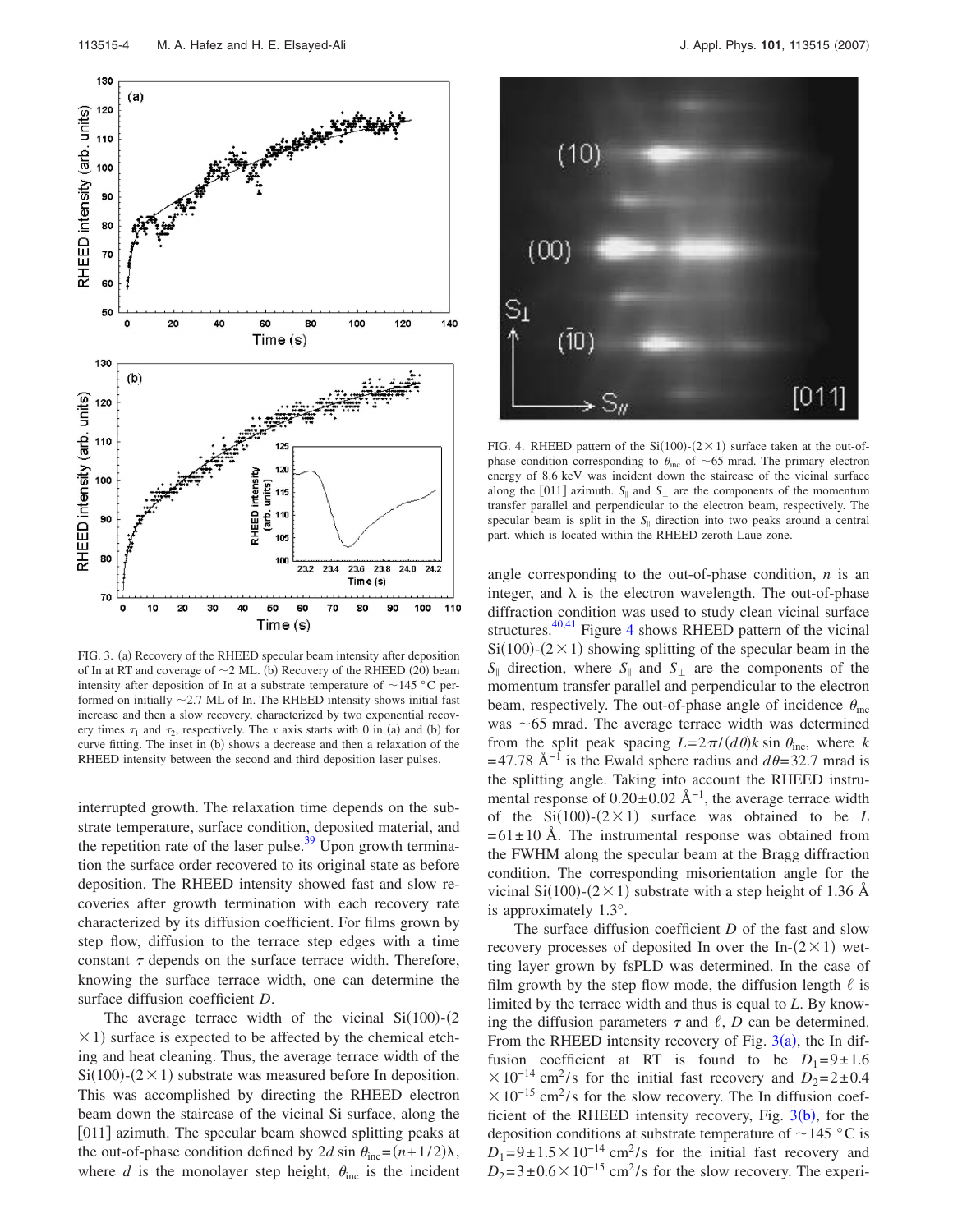mental errors in calculating *D* arise from the instrumental response and uncertainty in determining the split peak spacing.

The surface processes that lead to the recovery of the RHEED intensity depend on the growth mode and the deposition parameters. In MBE growth of GaAs, the initial recovery was attributed to surface reconstruction changes and the slow process of rearrangement of 2D islands.<sup>37</sup> Neave *et al.* have explained the initial recovery in the growth of GaAs(001)- $(2 \times 4)$  by Ga-As bond dissociation at step edges.<sup>24</sup> Indium incorporation during the growth of  $Si(100)$ has shown a strong surface segregation leading to formation of an abrupt interface with  $Si^{11,42}$  $Si^{11,42}$  $Si^{11,42}$  Deposition by MBE is characterized by a steady-state, thermal atom flux, while in PLD, pulsed plumes of energetic species are obtained. Indium atoms landing on the Si substrate with a high deposition rate lead to the formation of small In clusters. The drop of the specular RHEED intensity after each fsPLD pulse, shown in the inset of Fig. [2,](#page-3-0) indicates the reduction of surface order after the plume arrives on the surface. At the terrace step edges, atoms have lower coordination, making them more reactive. Because of their high reactivity, surface step edges provide preferred sites for film growth. Metal islands and clusters were observed to decorate the steps of the substrates.<sup>34,[43](#page-9-35)[,44](#page-9-36)</sup> The growth of the 2D In- $(2 \times 1)$  layer occurred by surface diffusion to the step edges, which was responsible for the observed RHEED intensity recovery. In a proposed model for growth of superconducting thin films by PLD, the RHEED intensity recovery was attributed to the diffusion of material units, with *D* of the order of  $10^{-12}$  cm<sup>2</sup>/s, rather than to the diffision of adatoms.<sup>45</sup> In our case, the initial fast RHEED recovery is expected to be due to surface diffusion of In clusters, with *D* of the order of  $10^{-14}$  cm<sup>2</sup>/s. These In clusters diffused toward terrace edges, in a step flow growth mode, thereby causing an increase in the RHEED intensity. Previous experimental observation of fast diffusion of clusters and a study of 2D island diffusion on surfaces were reported. $46-48$  $46-48$  Diffusion of adatom and vacancy islands of Ag on  $Ag(100)$  was found to occur by different diffusion mechanisms. $49,50$  $49,50$  The slower process following the initial fast decay in the RHEED intensity was attributed to recovery of long-range order of the terrace step edges.

#### **B. Island growth and morphology**

We next discuss the development of In film morphology on Si(100)-( $2 \times 1$ ) in fsPLD. Figure [5](#page-5-0) shows the RHEED specular beam intensity of In on  $Si(100)-(2\times1)$  grown at RT using a laser pulse repetition rate of 2 Hz and a laser energy density of 0.5 J/cm<sup>2</sup>. The electron beam was incident with  $\theta_{\text{inc}}$  of ~68 mrad along the [011] azimuth. RHEED patterns of the Si(100)-( $2 \times 1$ ) substrate and the grown In film are shown in the inset of Fig. [5.](#page-5-0) The RHEED intensity of the specular beam as well as higher-order diffracted beams decreased after starting the In growth. Formation of the  $In-(2)$  $\times$  1) wetting layer on the Si surface is associated with the initial drop of the intensity. The RHEED specular intensity then decreased slowly, indicating development of surface

<span id="page-5-0"></span>

FIG. 5. RHEED intensity of the specular beam was monitored with deposition time. The electron beam was incident with  $\theta_{inc}$  of ~68 mrad along the [011] substrate azimuth. The deposition conditions were 2 Hz laser repetition rate and 0.5 J/cm2 laser energy density. RHEED patterns taken in the [011] azimuth of the Si(100)-( $2 \times 1$ ) substrate and of the grown In film at 100 s, 296 s, and postdeposition are shown in the inset. The In- $(2 \times 1)$  structure was preserved during the initial growth. The laser was turned on at 20 s and turned off at 400 s.

roughness due to growth of In islands in the Stranski-Krastanov (SK) mode. This result is consistent with the previously reported MBE growth of In on  $Si(100)-(2\times1)$ , where transmission diffraction spots were not observed in the RHEED patterns because of the combination of the low coverage area and small density of islands.<sup>11</sup> Postdeposition RHEED pattern of  $\sim$ 38 ML of In on Si(100)-(2×1), shown in the inset of Fig. [5,](#page-5-0) has wide faint rings on a high background, indicating random in-plane crystallographic orientation of the grown 3D islands.

The peak profile of the RHEED intensity is analyzed during the growth of the In thin film by measuring the FWHM across the specular beam  $(S_{\perp}$  direction). The FWHM is measured close to the in-phase diffraction condition down the vicinal Si surface during deposition. As the islands grow on the surface, their size distribution can be determined from the intensity profile. The size distribution is extracted from a Gaussian profile fit to the RHEED specular spot. An example of this curve fit is shown in Fig.  $6(a)$  $6(a)$  for film coverages of  $\sim$ 7 and  $\sim$ 14 ML, giving FWHMs of 0.39 and 0.35 Å<sup>-1</sup>, respectively. The width of the specular beam profile in Fig.  $6(a)$  $6(a)$  is a convolution of instrumental broadening and broadening in the reciprocal lattice rods of the grown In domains on the surface. The instrumental response was determined from the FWHM of the main electron beam on the RHEED screen and is found to be  $0.30 \pm 0.015$  Å<sup>-1</sup> in the *S*<sub>⊥</sub> direction. Taking into account the instrumental response, Fig.  $6(b)$  $6(b)$ shows the change in the FWHM of the specular beam intensity profile with deposition time corresponding to film coverage between  $\sim 0.3$  and  $\sim 14$  ML (left *y* axis). The FWHM decreased from  $\sim$ 0.22 to 0.04 Å<sup>-1</sup>, which indicates an increase in the average surface coherence.<sup>51</sup> Figure  $6(b)$  $6(b)$  (right *y* axis) shows the specular spot intensity-to-background ratio  $I_{\text{spec}}/I_{\text{back}}$  during film deposition, where  $I_{\text{spec}}$  and  $I_{\text{back}}$  are the specular peak and RHEED background intensities, respectively. The background intensity  $I_{\text{back}}$  is measured at a loca-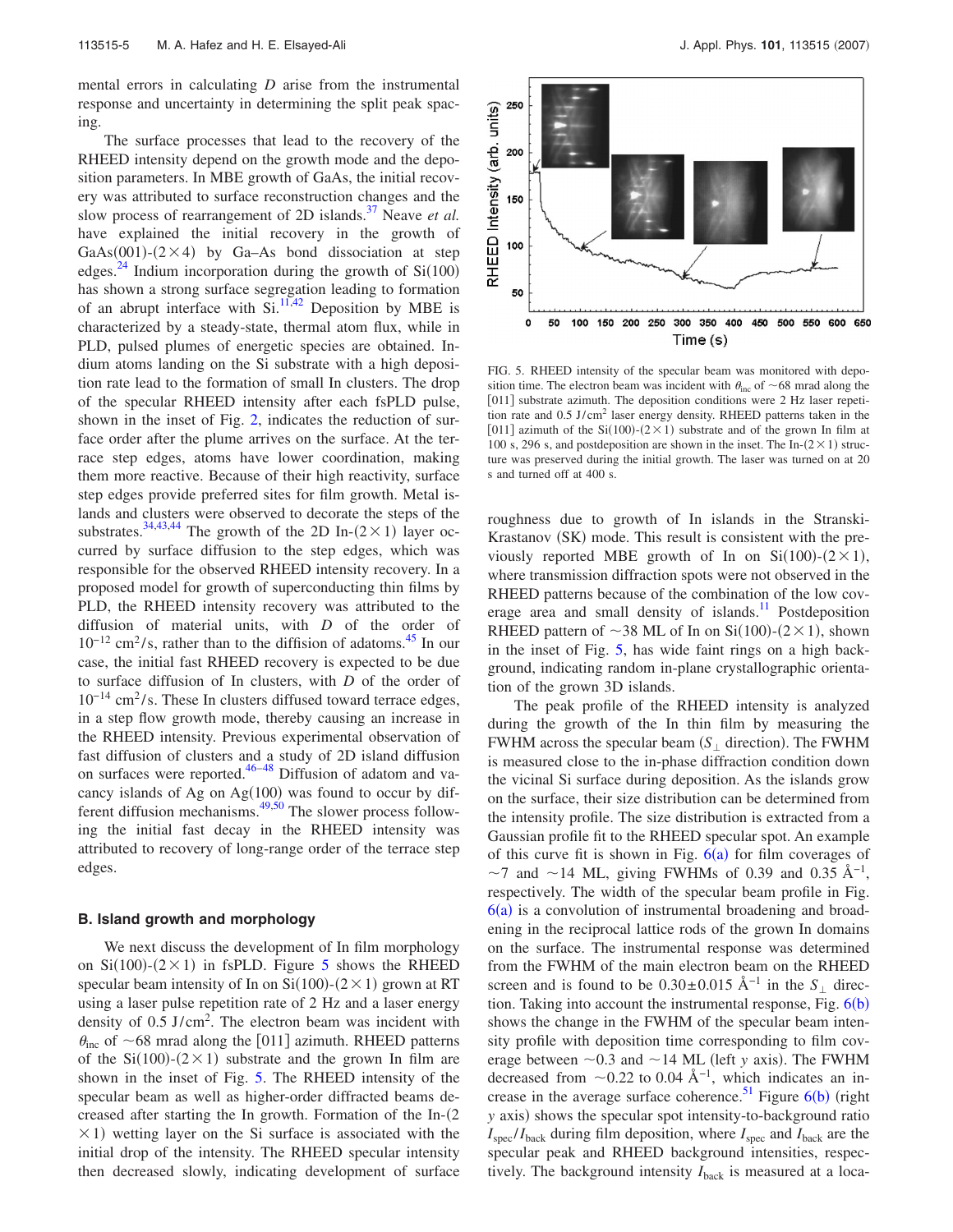<span id="page-6-0"></span>

FIG. 6. (a) RHEED intensity profiles of the specular beam at film coverages of  $\sim$ 7 and  $\sim$ 14 ML vs the momentum transfer *S*<sub>|</sub> parallel to the substrate surface. (b) FWHM of specular RHEED intensity profile as a function of the deposition time taking into account an instrumental response of 0.30±0.015 Å<sup>-1</sup> in the *S*<sub>⊥</sub> direction. The FWHM decreased from  $\sim$ 0.22 to 0.04 Å<sup>-1</sup>. The spot intensity-to-background ratio of *I*<sub>spec</sub>/*I*<sub>back</sub> (open squares) during film deposition is shown, where  $I_{\text{spec}}$  and  $I_{\text{back}}$  are the specular peak and RHEED background intensities, respectively.

tion between the specular and (10) diffracted beams. Its value is dependent on step edge density and roughness of the grown film. The ratio  $I_{\text{spec}}/I_{\text{back}}$  increased initially during growth of the 2D wetting layer, indicating an improvement of the surface quality. Then, it started to decrease with In thickness after  $\sim$  7 ML. The film coverage at which the transition from 2D growth to 3D growth occurs depends on the difference between the In and Si crystal structures as well as on the structure of the initial In- $(2 \times 1)$  layer. During the transition growth stage, small In islands grew on the surface before completion of the underlying layers. As growth proceeds, the size of the islands increased, leading to shadowing of the incident electron beam, which yields low specular beam intensity.

Next, the morphology of the grown In film was examined *ex situ* using AFM. Figure [7](#page-6-1) shows AFM images of the grown crystalline In islands on the  $Si(100)$ - $(2 \times 1)$  substrate at RT, which correspond to the postdeposition RHEED pattern in Fig. [5.](#page-5-0) The In islands took a variety of elongated, circular, and triangular shapes as shown in Figs.  $7(a) - 7(c)$  $7(a) - 7(c)$ , respectively. These 3D islands grew on a smooth 2D In sur-

<span id="page-6-1"></span>

FIG. 7. (Color online) AFM images taken after deposition of In on  $Si(100)$ - $(2 \times 1)$  substrate at RT by fsPLD (corresponding to the postdeposition RHEED pattern in Fig.  $5$ ). The 3D islands in (a)–(c) show elongated, circular, and triangular shapes, respectively. The elongated and triangular islands are highly oriented toward  $\lceil 011 \rceil$  and  $\lceil 011 \rceil$  azimuths of the  $Si(100)$ - $(2 \times 1)$  surface. (d) Hexagonal-shaped In island.

face as seen in the AFM images. This is consistent with the RHEED observation of SK growth. The elongated and triangular islands show preferential growth orientations toward the  $[011]$  and  $[01\bar{1}]$  azimuths of the Si $(100)$ - $(2 \times 1)$  surface. These orientations were confirmed by taking AFM images of a Si(100) surface, without deposition of In film, and the AFM tip was scanned over the same direction similar to that examined for samples after In deposition. The directions [011] and  $\lfloor 011 \rceil$  were determined by observing the orientation of terrace edges of the vicinal surface. These growth directions are affected by the 2D In layer on the Si vicinal surface, where the  $(2 \times 1)$  domains are known to be rotated by 90° alternately parallel and normal to the step edges of terraces. $52$  We also observed hexagonal-shaped faceted In islands as shown in Fig.  $7(d)$  $7(d)$ .

Three-dimensional AFM images of the elongated In islands show polyhedral shapes, for which an example is shown in Fig.  $8(a)$  $8(a)$ . Line profiles taken along and across the polyhedral island imaged in Fig. [8](#page-7-0)(a) show a major axis of  $\sim$ 215 nm along the [011] direction and a width of  $\sim$ 100 nm, as shown in Figs.  $8(b)$  $8(b)$  and  $8(c)$ . The top plane of the island in Fig.  $8(b)$  $8(b)$  is inclined to the substrate surface by an angle of  $\theta = 3^{\circ} \pm 0.6^{\circ}$ , while the front plane made an angle  $\theta$  $= 15^{\circ} \pm 0.8^{\circ}$  with the substrate surface. The sidewall planes in Fig. [8](#page-7-0)(c) made an angle  $\theta = 25^\circ \pm 3.3^\circ$  with the substrate surface. Some of the grown elongated islands did not show a faceted polyhedral structure. Figure  $9(a)$  $9(a)$  is a 3D image of a circular island, which shows that its perimeter has a higher edge forming a ring around an inner flat central part, which is parallel to the  $Si(100)$  surface. On top of the island, some growth features are observed. Figure  $9(b)$  $9(b)$  is a line profile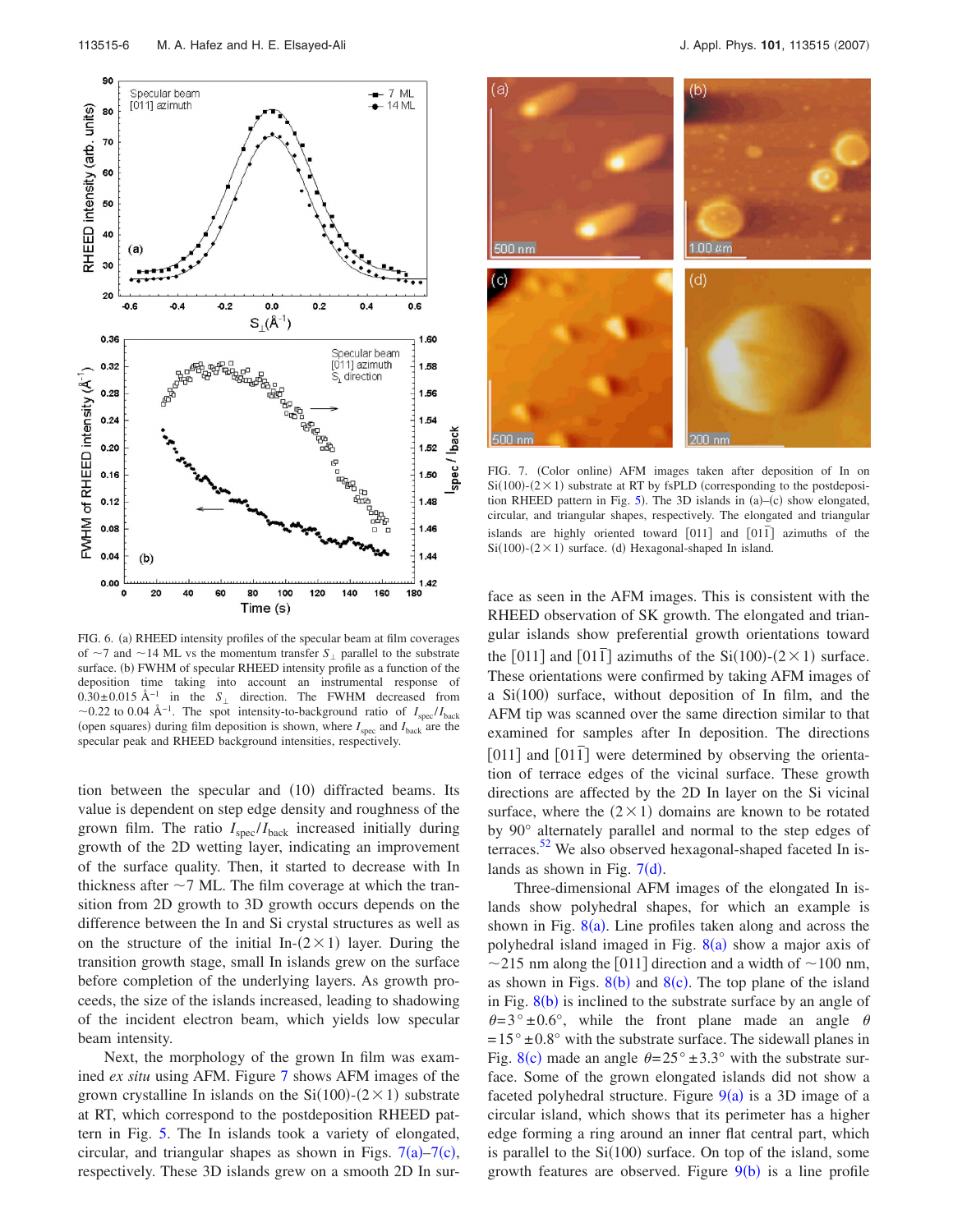<span id="page-7-0"></span>

FIG. 8. (Color online) (a) 3D AFM image of an elongated In island oriented toward the [011] substrate azimuth. (b) and (c) are line profiles taken along and across the elongated island in (a), respectively.

taken across the island in Fig.  $9(a)$  $9(a)$ , showing that the rounded edge has a height of  $\sim 60$  nm while the flat top plane has a height of  $\sim$ 52 nm. Figure [10](#page-8-0)(a) is a 3D STM image of another In circular island, showing complex ring structure with nanoscale roughness on the ring and top surface of the island. Figure  $10(b)$  $10(b)$  is a 3D STM image taken in the region between the large circular islands, showing small In islands of different sizes. The elongated-polyhedral and circular islands were found with a low number density but had mostly large size and regular well-defined step edges.

The AFM and STM observation shows that the heightto-diameter aspect ratios of the circular islands are small. For islands with a mean diameter of 220 nm, the heights measured from the rounded edges are around 6% of the diameter. For islands of a diameter in the range of 490–690 nm, the average height is 11% of the diameter. The circular islands show central flat top planes, which covered  $\sim$ 40% of the total island surface area. In a previous study of growth of In on GaAs(001) by MBE, In islands with flat top surfaces were observed after using Sb as a surfactant.<sup>53</sup> For elongated islands, the height-to-length aspect ratios are relatively small. The measured heights were in the range of 2%–7% of the elongated axes length. The small height-to-length aspect ratios of In islands and the decrease of the FWHM of the

<span id="page-7-1"></span>

FIG. 9. (Color online) (a) 3D AFM image of a circular In island. (b) Line profile across the center of the island in (a) showing a higher edge surrounding a flat central part as indicated by arrows.

specular RHEED beam with In coverage, shown in Fig. [6](#page-6-0)(b), suggest that In nucleation took place at the edges of the islands more than on their top surface.

#### **C. fsPLD effects**

At the initial stages of In growth on the  $Si(100)-(2\times1)$ at RT by fsPLD, the  $(2 \times 1)$  RHEED pattern was preserved but was accompanied by a sudden drop in the RHEED intensity of the specular beam as well as the higher-order diffracted beams. Moreover, a decrease in the in-plane lattice spacing of the grown film occurred. We did not observe development of another RHEED pattern such as  $(2 \times 2)$  during the In deposition. Using STM, Zhu *et al.*<sup>[54](#page-10-6)</sup> reported that In- $(2 \times 2)$  and In- $(2 \times 1)$  reconstructions coexist at coverages between 0.5 and 1.0 ML, while in a STM observation Ryu *et*  $al.^{15}$  $al.^{15}$  $al.^{15}$  did not observe In- $(2 \times 1)$  reconstruction. In MBE growth of In/Si(100)–(2×1), the In-(2×2) structure was observed by RHEED and LEED.<sup>11</sup> In general, thin film structure and morphology depend on the deposition conditions such as the incident atom energy, deposition rate, and coverage. The In- $(2 \times 1)$  structure has not been previously reported as an initial layer in the deposition of In on  $Si(100) - (2 \times 1)$ .

Femtosecond PLD is known to result in the formation of a plume containing energetic species.<sup>55</sup> The high energy of atoms and ions in the ablated In plume affects the In film growth in two ways. The first is due to the impact of the incident energetic In species with the Si substrate, leading to displacement in substrate surface lattice sites and possible removal of the  $Si(100)$ - $(2 \times 1)$  reconstruction. The second effect is due to the large deposited In diffusion rate because of its high kinetic energy and local surface lattice heating due to inelastic energy transfer from different In plume species. Northrup *et al.*<sup>[56](#page-10-8)</sup> used first-principles total-energy calcula-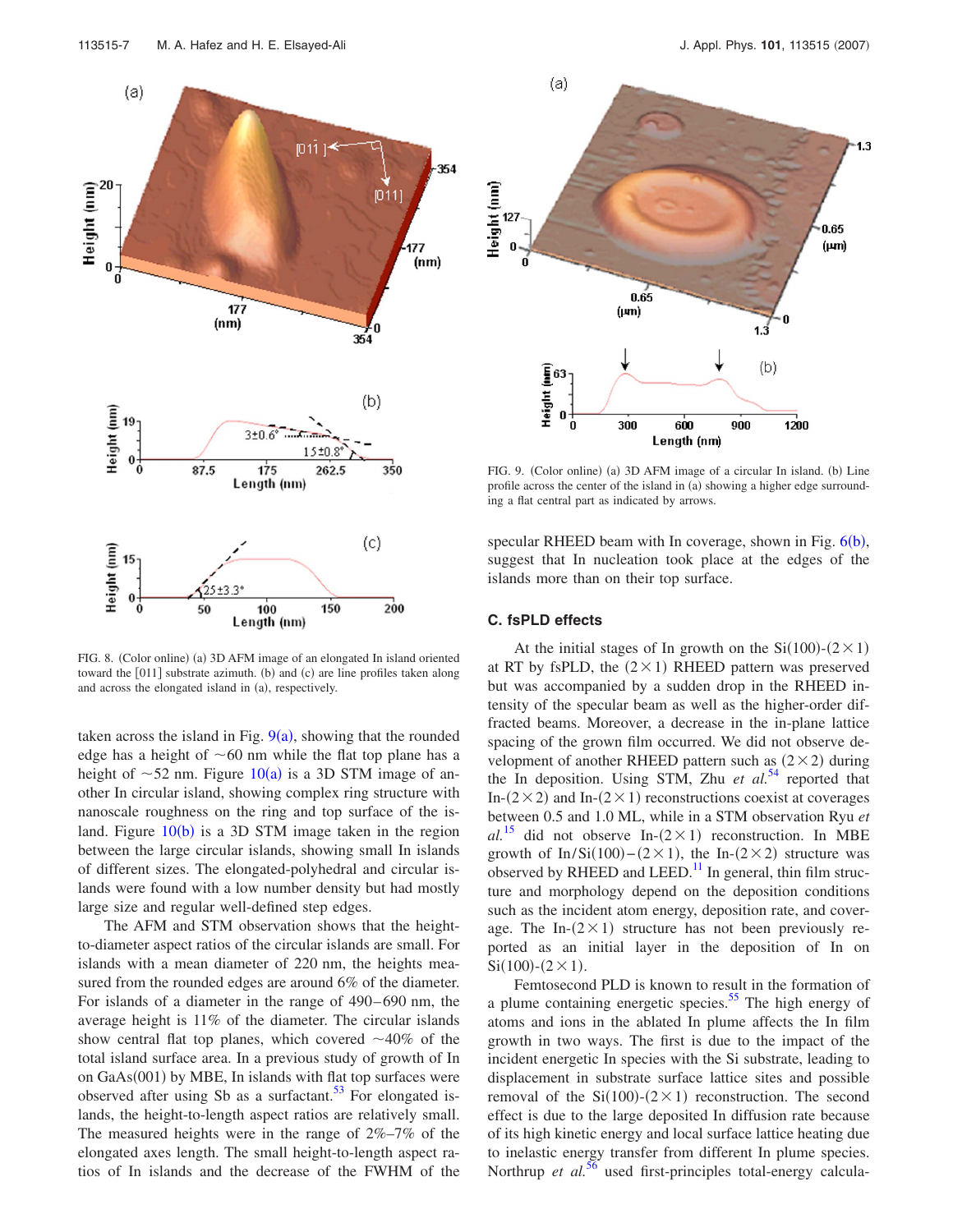<span id="page-8-0"></span>



tions to show that the In- $(2 \times 1)$  dimer structure occurs rather than In- $(2 \times 2)$  only when the In adsorbate chemical potential is larger than that of the In bulk under nonequilibrium conditions. The In- $(2 \times 1)$  structure considered has a 1 ML of In dimers and is obtained by replacing the Si dimers on  $Si(100)$ - $(2 \times 1)$  with In dimers. Accordingly, the In- $(2 \times 1)$ structure would not occur under equilibrium conditions. However, the high kinetic energy of In atoms and ions in fsPLD could allow for nonequilibrium conditions to occur. In addition, the incident energetic In species in fsPLD can affect island morphology which depends on the surface diffusion of the deposited In.

The  $(2 \times 1)$  reconstruction induced by group-III atoms on the  $Si(100)$  surface cannot be explained by the dimer-ondimer model.<sup>57</sup> Therefore, in the In/Si(100) system, the underlayer Si(100)-( $2 \times 1$ ) reconstruction is most likely removed and the top surface layer becomes bulklike terminated:  $Si(100) - (1 \times 1)$  structure with two dangling bonds per Si atom. The deposited In atoms occupy the dangling bonds of the Si surface. To achieve the threefold coordination configuration, each In atom bonds to one In atom from the first layer and two Si atoms from the second layer in order to reduce the number of unsaturated bonds at the surface. Therefore, a coverage of 1 ML of In is needed to saturate all the dangling bonds of the underlying  $Si(100)$ - $(1 \times 1)$  surface, whereas in the case of the In- $(2)$  $\times$  2) structure, a coverage of 0.5 ML saturates the dimerized  $Si(100)$ - $(2 \times 1)$  surface. We used the RHEED patterns of the In film to estimate the in-plane lattice parameter *a*. This parameter is measured from the separation of the first-order RHEED peaks, fitted to Gaussian line shapes, which are taken in the  $[011]$  azimuthal direction of the Si surface. The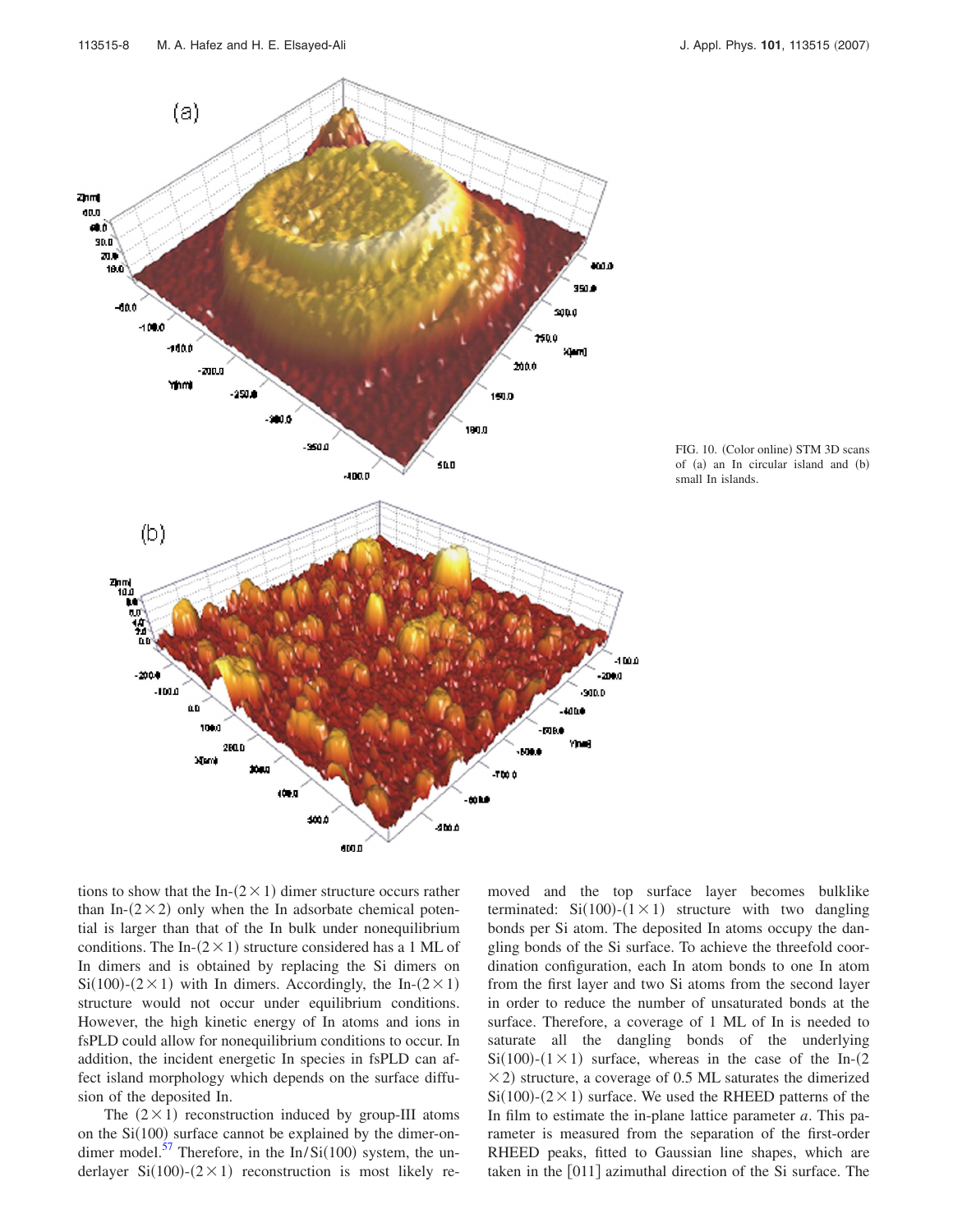in-plane lattice parameter is found to be  $a = 3.65 \pm 0.1$  Å, while the surface lattice parameters of  $In(100)$  and  $Si(100)$ are 3.24 and 3.84 Å, respectively. This indicates that the first In monolayers formed a strained 2D layer, creating a  $(2 \times 1)$  RHEED structure similar to Si $(100)-(2 \times 1)$  but with a different lattice parameter *a*.

Further In growth by fsPLD on the initial strained In- $(2 \times 1)$  layer showed formation of different island morphologies. The 3D island morphology is affected by kinetics and the structure of the In- $(2 \times 1)$  layer. In PLD, the expanding plume containing different species has a wide range of energy.<sup>[58](#page-10-10)</sup> When the In deposits were influenced by the dimer structure of the initial In- $(2 \times 1)$  layer, elongated-polyhedral islands developed, which exhibit preferential growth orientation with respect to the Si substrate. This type of island was observed in MBE growth of In on  $Si(100)-(2\times1)$  surface and was referred to as anisotropic growth due to the anisotropic strain in the  $(2 \times 1)$  structure.<sup>11</sup> When the In deposits have enough diffusion energy to overcome the anisotropic strain in the underlying In- $(2 \times 1)$  first layers, the deposits move across as well as along the dimer rows and the growth results in the formation of different island morphologies such as the circular and triangular shapes. Quantitative analysis of the FWHM of the RHEED specular beam, parallel to the substrate surface, indicated an increase of the long-range order of the In islands with deposition time. The grown In island shapes and their lateral size-to-height ratios indicated that growth of islands spreads laterally, more than vertically, due to preferential diffusion of In to the islands' edges. This can be seen in the elongation and flattened top surface of the grown polyhedral and circular In islands, respectively.

#### **IV. CONCLUSION**

The fsPLD of In on vicinal  $Si(100)-(2\times1)$  influenced the formation of the initial In- $(2 \times 1)$  layer and the island morphology. On the 2D In- $(2 \times 1)$  layer, surface order recovery was observed during deposition and after growth termination. The surface diffusion coefficient of deposited In was measured by quantitative RHEED. The 3D In islands grew into polyhedral-elongated, circular, and triangular shapes. The occurrence of theses 3D In island morphology indicates that the growth was caused to undergo the influence of the structure of the 2D In- $(2 \times 1)$  layer and In diffusion. The results suggest that fsPLD of In removed the reconstruction of the  $Si(100)$ - $(2 \times 1)$  surface in the early growth and formed the initial In- $(2 \times 1)$  layer.

#### **ACKNOWLEDGMENTS**

This material is based upon work supported by the U.S. Department of Energy, Division of Material Sciences, under Grant No. DE-FG02-97ER45625, and the National Science Foundation Grant No. DMR-0420304.

<span id="page-9-9"></span><span id="page-9-8"></span> $\frac{1}{2}$ J. Nogami, A. A. Baski, and C. F. Quate, Phys. Rev. B 44, 1415 (1991). H. Itoh, J. Itoh, A. Schmid, and T. Ichinokawa, Phys. Rev. B **48**, 14663

T. Sakamoto, and S. Kono, Surf. Sci. 341, 328 (1995).

<span id="page-9-12"></span> $(1993)$ .<br><sup>4</sup>H W Y <sup>4</sup>H. W. Yeom, T. Abukawa, M. Nakamura, S. Suzuki, S. Sato, K. Sakamoto,

- 
- $(1990).$
- $(1991).$
- <sup>18</sup>H. Busch and M. Henzler, Phys. Rev. B **41**, 4891 (1990).
- <span id="page-9-15"></span> $^{20}$ N. Bertru, M. Nouaoura, J. Bonnet, and L. Lassabatere, J. Cryst. Growth **160**, 1 (1996).
- <span id="page-9-16"></span><sup>21</sup>D. D. Vvedensky and S. Clarke, Surf. Sci. **225**, 373 (1990).
- . 22H. Sakaki, M. Tanaka, and J. Yoshino, Jpn. J. Appl. Phys., Part 1 **<sup>24</sup>**, 1417  $(1985)$ .
- $^{23}$ A. Madhukar, T. C. Lee, M. U. Yen, P. Chen, J. Y. Kim, S. V. Ghaisas, and P. G. Newman, Appl. Phys. Lett. **46**, 1148 (1985).
- <span id="page-9-33"></span> $24$ J. H. Neave, B. A. Joyce, P. J. Dobson, and N. Norton, Appl. Phys. A: Solids Surf. 31, 1 (1983).
- <span id="page-9-27"></span> $^{25}$ B. F. Lewis, F. J. Grunthaner, A. Madhukar, T. C. Lee, and R. Fernandez, J. Vac. Sci. Technol. B 3, 1317 (1985).
- . 26S. Clarke, D. D. Vvedensky, and M. W. Ricketts, J. Cryst. Growth **<sup>95</sup>**, 28  $(1989)$ .
- <span id="page-9-17"></span><sup>27</sup>S. V. Ghaisas and A. Madhukar, J. Appl. Phys. **65**, 3872 (1989).
- <span id="page-9-18"></span><sup>28</sup>J. Shen, Z. Gai, and J. Kirschner, Surf. Sci. Rep. **52**, 163 (2004).
- <span id="page-9-19"></span>. 29J. C. Miller and R. F. Haglund, *Laser Ablation and Desorption*, Experimental Methods in the Physical Sciences Vol. 30 (Academic, Boston, 1998).
- <span id="page-9-20"></span> $^{30}$ C. M. Gilmore and J. A. Sprague, Phys. Rev. B 44, 8950 (1991).
- <span id="page-9-21"></span><sup>31</sup>G. H. Gilmer and C. Roland, Appl. Phys. Lett. **65**, 824 (1994).
- <span id="page-9-22"></span><sup>32</sup>M. A. Hafez, M. S. Hegazy, and H. E. Elsayed-Ali, J. Vac. Sci. Technol. A 23, 1681 (2005).
- <span id="page-9-23"></span>. 33T. Frey, C. C. Chi, C. C. Tsuei, T. Shaw, and F. Bozso, Phys. Rev. B **<sup>49</sup>**, 3483 (1994).
- <span id="page-9-24"></span><sup>34</sup>O. Kubo, J. T. Ryu, H. Tani, T. Harada, M. Katayama, and K. Oura, Jpn. J. Appl. Phys., Part 1 38, 3849 (1999).
- <span id="page-9-25"></span>. 35M. Lippmaa, N. Nakagawa, M. Kawasaki, S. Ohashi, Y. Inaguma, M. Itoh, and H. Koinuma, Appl. Phys. Lett. **74**, 3543 (1999).
- <span id="page-9-26"></span><sup>36</sup>J. Choi, C. B. Eom, G. Rijnders, H. Rogalla, and D. H. A. Blank, Appl. Phys. Lett. **79**, 1447 (2001).
- <span id="page-9-28"></span><sup>37</sup>B. A. Joyce, T. Shitara, A. Yoshinaga, D. D. Vvedensky, J. H. Neave, and J. Zhang, Appl. Surf. Sci. 60/61, 200 (1992).
- <span id="page-9-29"></span><sup>38</sup>X. D. Zhu, Phys. Rev. B **57**, 9478 (1998).
- <span id="page-9-30"></span><sup>39</sup>D. H. A. Blank, G. J. H. M. Rijnders, G. Koster, and H. Rogalla, Appl. Surf. Sci. 138-139, 17 (1999).
- <span id="page-9-31"></span>. 40Z. H. Zhang, B. Lin, X. L. Zeng, and H. E. Elsayed-Ali, Phys. Rev. B **<sup>57</sup>**, 9262 (1998).
- <span id="page-9-32"></span><sup>41</sup>M. A. Hafez and H. E. Elsayed-Ali, J. Appl. Phys. **91**, 1256 (2002).
- <span id="page-9-34"></span><sup>42</sup>J. Knall, J.-E. Sundgren, J. E. Greene, A. Rockett, and S. A. Barnett, Appl. Phys. Lett. **45**, 689 (1984).
- <span id="page-9-35"></span><sup>43</sup>J. A. Venables, Thin Solid Films **50**, 357 (1978).
- <span id="page-9-36"></span><sup>44</sup>G. M. Francis, L. Kuipers, J. R. A. Cleaver, and R. E. Palmer, J. Appl. Phys. **79**, 2942 (1996).
- <span id="page-9-37"></span><sup>45</sup>V. S. Achutharaman, N. Chandrasekhar, O. T. Valls, and A. M. Goldman, Phys. Rev. B 50, 8122 (1994).
- <span id="page-9-38"></span><sup>46</sup>L. Bardotti, P. Jensen, A. Hoareau, M. Treilleux, and B. Cabaud, Phys. Rev. Lett. **74**, 4694 (1995). Rev. Lett. **74**, 4694 (1995).<br><sup>47</sup>P. Deltour, J.-L. Barrat, and P. Jensen, Phys. Rev. Lett. **78**, 4597 (1997).
- 
- <span id="page-9-1"></span><sup>5</sup>N. Takeuchi, Phys. Rev. B **63**, 035311 (2001).
- <span id="page-9-2"></span>D. J.-L. Li, X.-L. Liang, J.-F. Jia, X. Liu, J.-Z. Wang, E.-G. Wang, and Q.-K. Xue, Appl. Phys. Lett. **79**, 2826 (2001).
- J.-Z. Wang, J.-F. Jia, X. Liu, W.-D. Chen, and Q.-K. Xue, Phys. Rev. B **65**,  $235303$  (2002).
- <span id="page-9-3"></span><sup>8</sup>J.-L. Li *et al.*, Phys. Rev. Lett. **88**, 066101 (2002).
- <span id="page-9-4"></span>P. C. Sharma, K. W. Alt, D. Y. Yeh, and K. L. Wang, Appl. Phys. Lett. **75**, 1273 (1999).
- <span id="page-9-5"></span><sup>10</sup>B. H. Koo, T. Hanada, H. Makino, J. H. Chang, and T. Yao, J. Cryst. Growth 229, 142 (2001).
- <span id="page-9-6"></span><sup>11</sup>J. Knall, J. Sundgren, G. Hansson, and J. E. Greene, Surf. Sci. 166, 512  $(1986)$
- . 12M. M. R. Evans, J. C. Glueckstein, and J. Nogami, Surf. Sci. **<sup>406</sup>**, 246  $(1998).$
- . 13J.-T. Ryu, K. Kui, K. Noda, M. Katayama, and K. Oura, Surf. Sci. **<sup>401</sup>**, L425 (1998).
- <sup>14</sup>M. M. R. Evans and J. Nogami, Phys. Rev. B **59**, 7644 (1999).
- <span id="page-9-7"></span><sup>15</sup>J. T. Ryu, O. Kubo, H. Tani, T. Harada, M. Katayama, and K. Oura, Surf. Sci. 433-435, 575 (1999).
- <span id="page-9-10"></span><sup>16</sup>A. A. Baski, J. Nogami, and C. F. Quate, J. Vac. Sci. Technol. A 8, 245
- <span id="page-9-11"></span><sup>17</sup>A. A. Baski, J. Nogami, and C. F. Quate, J. Vac. Sci. Technol. A 9, 1946
- <span id="page-9-13"></span>
- <span id="page-9-14"></span>. 19J. H. Neave, P. J. Dobson, B. A. Joyce, and J. Zhang, Appl. Phys. Lett. **<sup>47</sup>**, 100 (1985).

<span id="page-9-0"></span><sup>&</sup>lt;sup>1</sup>A. A. Baski, J. Nogami, and C. F. Quate, Phys. Rev. B 43, 9316 (1991).